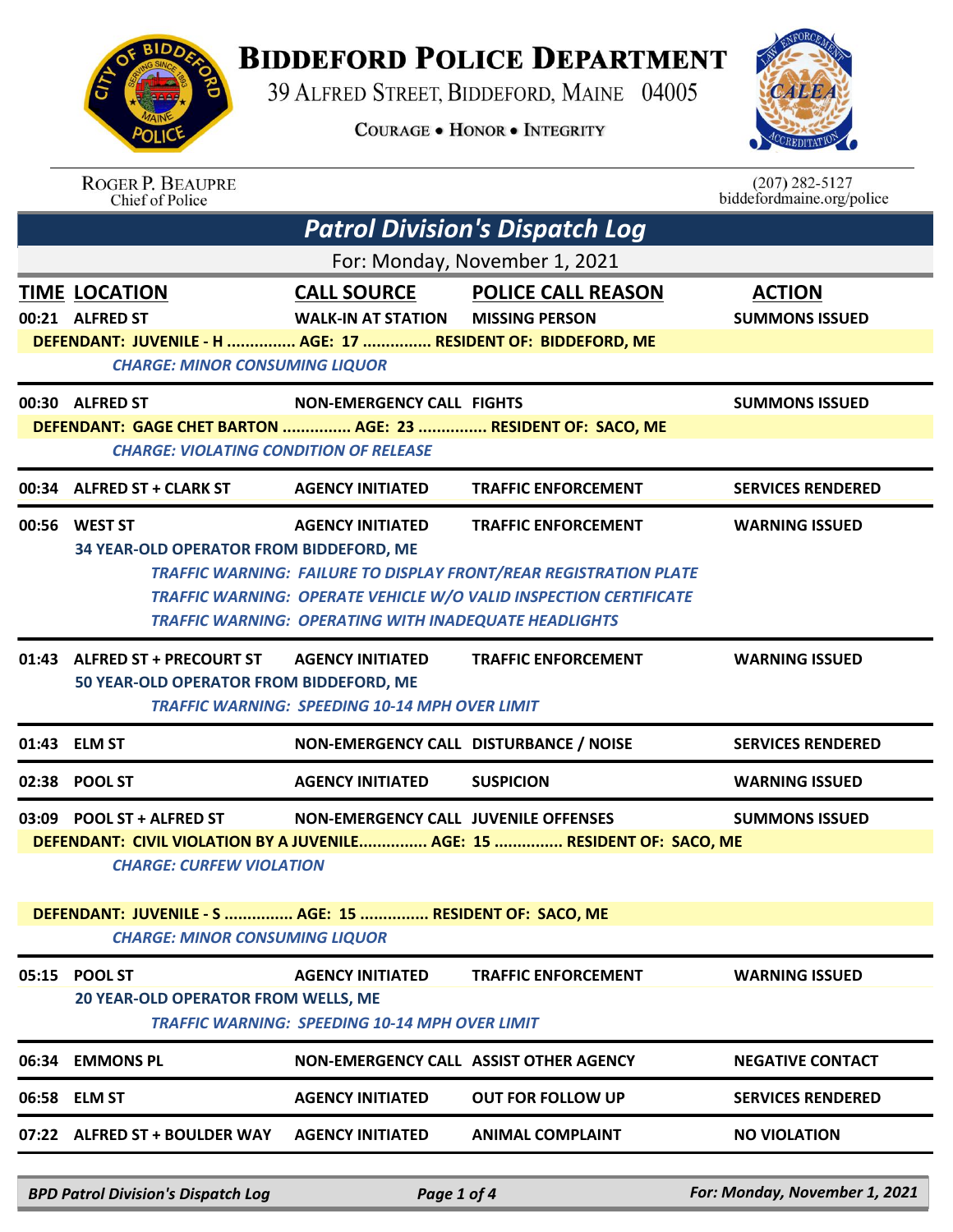|       | <b>TIME LOCATION</b>                                                                                                           | <b>CALL SOURCE</b>                                             | <b>POLICE CALL REASON</b>                                                 | <b>ACTION</b>                |  |
|-------|--------------------------------------------------------------------------------------------------------------------------------|----------------------------------------------------------------|---------------------------------------------------------------------------|------------------------------|--|
|       | 07:40 WEST ST                                                                                                                  | <b>NON-EMERGENCY CALL BOLO</b>                                 |                                                                           | <b>NEGATIVE CONTACT</b>      |  |
|       | 08:26 ST MARYS ST                                                                                                              | <b>AGENCY INITIATED</b>                                        | <b>PAPERWORK</b>                                                          | <b>PAPERWORK SERVED</b>      |  |
|       | 08:48 WEST ST                                                                                                                  | <b>AGENCY INITIATED</b>                                        | <b>TRAFFIC ENFORCEMENT</b>                                                | <b>SERVICES RENDERED</b>     |  |
|       | 08:55 WEST ST                                                                                                                  | <b>WALK-IN AT STATION</b>                                      | <b>CIVIL COMPLAINT</b>                                                    | <b>CIVIL COMPLAINT</b>       |  |
| 08:55 | <b>BIRCH ST</b>                                                                                                                | <b>E-911 CALL</b>                                              | 911 MISUSE                                                                | <b>NEGATIVE CONTACT</b>      |  |
|       | 09:05 CRESTWOOD DR                                                                                                             | <b>E-911 CALL</b>                                              | <b>SUSPICION</b>                                                          | <b>SERVICES RENDERED</b>     |  |
| 09:17 | <b>MAIN ST</b>                                                                                                                 |                                                                | NON-EMERGENCY CALL ARTICLES LOST/FOUND                                    | <b>REPORT TAKEN</b>          |  |
| 09:34 | <b>MAIN ST</b>                                                                                                                 | NON-EMERGENCY CALL OUT FOR FOLLOW UP                           |                                                                           | <b>SERVICES RENDERED</b>     |  |
|       | 09:46 WENTWORTH ST                                                                                                             | <b>NON-EMERGENCY CALL SUSPICION</b>                            |                                                                           | <b>UNFOUNDED</b>             |  |
|       | 10:29 ELM ST                                                                                                                   |                                                                | NON-EMERGENCY CALL VEHICLE CRASH - POLICE ONLY                            | <b>SERVICES RENDERED</b>     |  |
|       | 10:36 ST MARYS ST                                                                                                              | <b>E-911 CALL</b>                                              | 911 MISUSE                                                                | <b>NEGATIVE CONTACT</b>      |  |
|       | 10:39 FOSS ST                                                                                                                  | <b>AGENCY INITIATED</b>                                        | <b>OUT FOR FOLLOW UP</b>                                                  | <b>NEGATIVE CONTACT</b>      |  |
|       | 10:57 ELM ST                                                                                                                   | <b>WALK-IN AT STATION</b>                                      | <b>ESCORTS / RELAYS</b>                                                   | <b>SERVICES RENDERED</b>     |  |
|       | 11:02 ELM ST                                                                                                                   | <b>RADIO</b>                                                   | <b>ALL OTHER</b>                                                          | <b>SERVICES RENDERED</b>     |  |
|       | 11:05 TIGER WAY                                                                                                                | <b>AGENCY INITIATED</b>                                        | <b>CRIMINAL MISCHIEF</b>                                                  | <b>REPORT TAKEN</b>          |  |
|       | 11:11 ELM ST                                                                                                                   | <b>NON-EMERGENCY CALL BOLO</b>                                 |                                                                           | <b>SERVICES RENDERED</b>     |  |
|       | 11:31 SACO FALLS WAY                                                                                                           |                                                                | <b>NON-EMERGENCY CALL MENTAL ILLNESS CASES</b>                            | <b>REPORT TAKEN</b>          |  |
| 11:34 | <b>MARINER WAY</b>                                                                                                             | <b>WALK-IN AT STATION</b>                                      | <b>ARTICLES LOST/FOUND</b>                                                | <b>REPORT TAKEN</b>          |  |
|       | 11:36 SHOPS WAY                                                                                                                | NON-EMERGENCY CALL DISTURBANCE / NOISE                         |                                                                           | <b>WARNING ISSUED</b>        |  |
|       | 12:02 ALFRED ST + WEST COLE RD                                                                                                 | <b>AGENCY INITIATED</b>                                        | <b>TRAFFIC ENFORCEMENT</b>                                                | <b>VSAC ISSUED</b>           |  |
|       | 74 YEAR-OLD OPERATOR FROM LEBANON, ME<br><b>TRAFFIC CITATION: NEW RESIDENT FAILING TO REGISTER VEHICLE &lt;30 &gt;150 days</b> |                                                                |                                                                           |                              |  |
|       |                                                                                                                                |                                                                | <b>TRAFFIC CITATION: OPERATE VEHICLE W/O VALID INSPECTION CERTIFICATE</b> |                              |  |
|       |                                                                                                                                | <b>TRAFFIC WARNING: FAILURE TO OBEY TRAFFIC CONTROL DEVICE</b> |                                                                           |                              |  |
| 13:07 | <b>MAIN ST</b>                                                                                                                 |                                                                | NON-EMERGENCY CALL VEHICLE CRASH - POLICE ONLY                            | <b>SERVICES RENDERED</b>     |  |
|       | 13:32 ELM ST                                                                                                                   | <b>NON-EMERGENCY CALL PRISONER PROCESS</b>                     |                                                                           | <b>ARREST(S) MADE</b>        |  |
|       | DEFENDANT: JUVENILE - J  AGE: 14  RESIDENT OF: BIDDEFORD, ME<br><b>CHARGE: WARRANT ARREST</b>                                  |                                                                |                                                                           |                              |  |
|       |                                                                                                                                |                                                                |                                                                           |                              |  |
| 13:37 | <b>MAIN ST</b>                                                                                                                 | <b>NON-EMERGENCY CALL SUSPICION</b>                            |                                                                           | <b>SERVICES RENDERED</b>     |  |
| 13:41 | <b>BRADBURY ST</b>                                                                                                             | NON-EMERGENCY CALL ASSIST: MEDICAL                             |                                                                           | <b>TRANSPORT TO HOSPITAL</b> |  |
| 14:20 | <b>RAYMOND ST</b>                                                                                                              | NON-EMERGENCY CALL DISTURBANCE / NOISE                         |                                                                           | <b>TRANSPORT TO HOSPITAL</b> |  |
|       | <b>14:56 PIKE ST</b>                                                                                                           | E-911 CALL                                                     | 911 MISUSE                                                                | <b>NEGATIVE CONTACT</b>      |  |
|       |                                                                                                                                |                                                                |                                                                           |                              |  |

*BPD Patrol Division's Dispatch Log Page 2 of 4 For: Monday, November 1, 2021*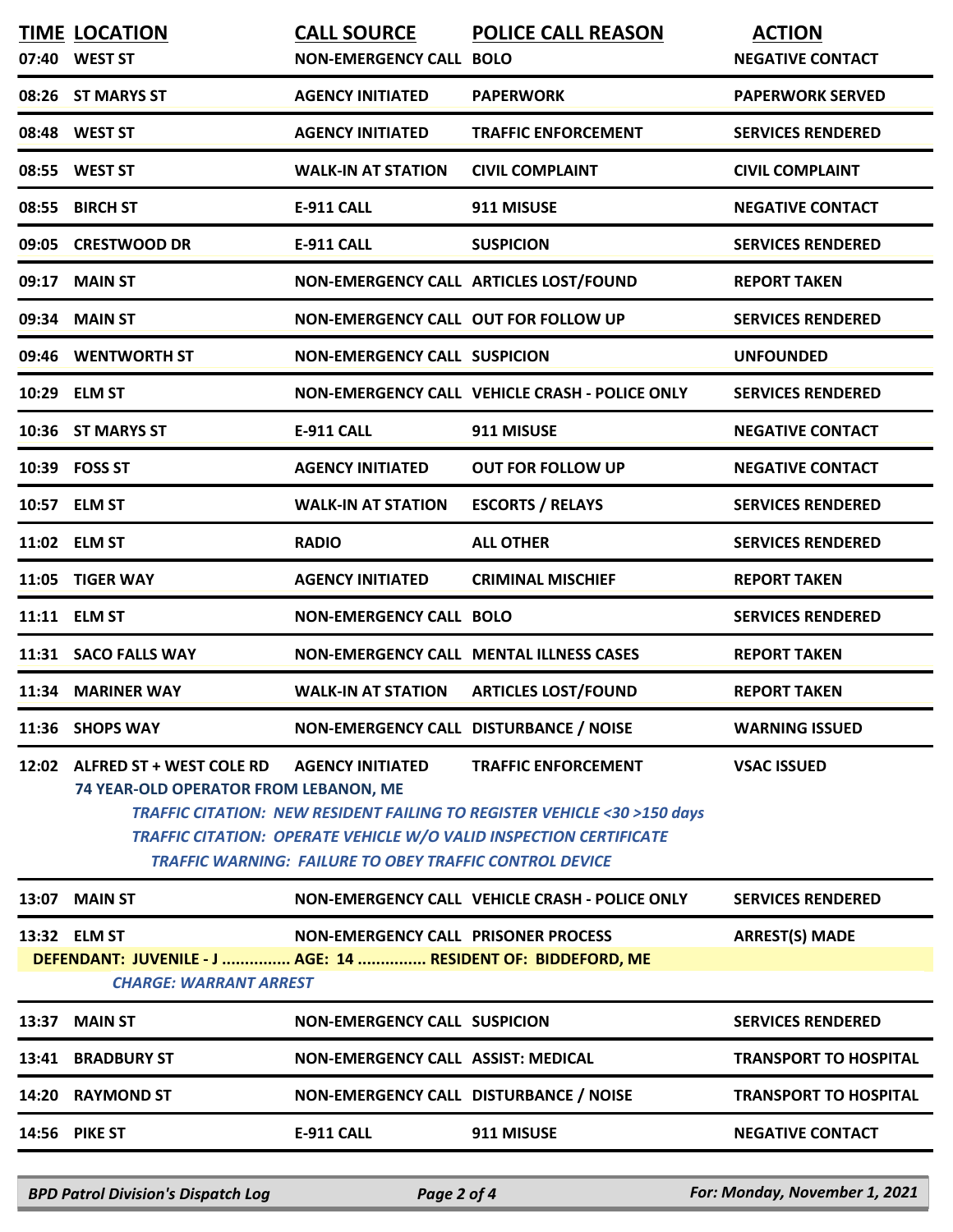|       | <b>TIME LOCATION</b><br>14:58 ELM ST | <b>CALL SOURCE</b><br><b>NON-EMERGENCY CALL MISSING PERSON</b> | <b>POLICE CALL REASON</b>                                             | <b>ACTION</b><br><b>REPORT TAKEN</b> |
|-------|--------------------------------------|----------------------------------------------------------------|-----------------------------------------------------------------------|--------------------------------------|
|       | 15:17 POOL ST + PIKE ST              | <b>AGENCY INITIATED</b>                                        | <b>ASSIST: MEDICAL</b>                                                | <b>TRANSPORT TO HOSPITAL</b>         |
|       | 15:25 PIKE ST                        | <b>E-911 CALL</b>                                              | <b>ASSIST: MEDICAL W/ ASSIST</b>                                      | <b>TRANSPORT TO HOSPITAL</b>         |
|       | 15:31 EMERY ST + MAIN ST             | NON-EMERGENCY CALL ASSIST: MEDICAL                             |                                                                       | <b>TRANSPORT TO HOSPITAL</b>         |
|       | 15:38 MAIN ST                        | NON-EMERGENCY CALL TRESPASSING                                 |                                                                       | <b>REPORT TAKEN</b>                  |
|       | 15:59 MAPLEWOOD AVE                  | <b>WALK-IN AT STATION</b>                                      | <b>VIOL PROTECTION FROM ABUSE</b>                                     | <b>REPORT TAKEN</b>                  |
|       | 16:49 ELM ST                         | <b>RADIO</b>                                                   | <b>OUT FOR FOLLOW UP</b>                                              | <b>SERVICES RENDERED</b>             |
|       | <b>16:56 MAIN ST</b>                 |                                                                | NON-EMERGENCY CALL ATTEMPTED/THREATENED SUICIDE TRANSPORT TO HOSPITAL |                                      |
|       | 16:58 ALFRED ST                      | <b>NON-EMERGENCY CALL BOLO</b>                                 |                                                                       | <b>NEGATIVE CONTACT</b>              |
|       | 17:09 SOUTH ST                       | <b>NON-EMERGENCY CALL ANIMAL COMPLAINT</b>                     |                                                                       | <b>SERVICES RENDERED</b>             |
|       | 17:16 PINETTE AVE                    | <b>NON-EMERGENCY CALL CRIMINAL MISCHIEF</b>                    |                                                                       | <b>REPORT TAKEN</b>                  |
|       | 17:20 HIGH ST                        | <b>NON-EMERGENCY CALL PAPERWORK</b>                            |                                                                       | <b>SERVICES RENDERED</b>             |
|       | 17:51 ALFRED ST                      | <b>WALK-IN AT STATION</b>                                      | <b>FRAUD / SCAM</b>                                                   | <b>SERVICES RENDERED</b>             |
|       | 17:56 HILL ST                        | NON-EMERGENCY CALL OUT FOR FOLLOW UP                           |                                                                       | <b>SERVICES RENDERED</b>             |
| 18:27 | <b>KING ST</b>                       | NON-EMERGENCY CALL PARKING COMPLAINT                           |                                                                       | <b>PARKING TICKET ISSUED</b>         |
|       | 18:53 ALFRED ST                      | <b>AGENCY INITIATED</b>                                        | <b>OUT FOR FOLLOW UP</b>                                              | <b>NEGATIVE CONTACT</b>              |
|       | 18:59 ELM ST                         | <b>NON-EMERGENCY CALL DISABLED VEHICLE</b>                     |                                                                       | <b>VEHICLE TOWED</b>                 |
|       | 19:06 HIGH ST                        | <b>AGENCY INITIATED</b>                                        | <b>PAPERWORK</b>                                                      | <b>PAPERWORK NOT SERVED</b>          |
|       | 19:23 MAIN ST                        | <b>NON-EMERGENCY CALL ROAD HAZARD</b>                          |                                                                       | <b>UNFOUNDED</b>                     |
|       | 19:31 ALFRED ST                      | <b>AGENCY INITIATED</b>                                        | <b>SUSPICION</b>                                                      | <b>SERVICES RENDERED</b>             |
|       | 19:35 CENTER ST                      |                                                                | <b>NON-EMERGENCY CALL MENTAL ILLNESS CASES</b>                        | <b>SERVICES RENDERED</b>             |
|       | 20:03 ALFRED ST                      | <b>NON-EMERGENCY CALL CHECK WELFARE</b>                        |                                                                       | <b>SERVICES RENDERED</b>             |
|       | 20:05 ELM ST + ALFRED ST             | <b>E-911 CALL</b>                                              | <b>VEHICLE CRASH - POLICE ONLY</b>                                    | <b>SERVICES RENDERED</b>             |
|       | 20:46 HILL ST                        | NON-EMERGENCY CALL OUT FOR FOLLOW UP                           |                                                                       | <b>SERVICES RENDERED</b>             |
|       | 21:03 FRANKLIN ST                    | <b>AGENCY INITIATED</b>                                        | <b>OUT FOR FOLLOW UP</b>                                              | <b>SERVICES RENDERED</b>             |
|       | 21:12 BEACH ROSE WAY                 | <b>E-911 CALL</b>                                              | <b>ASSIST: MEDICAL W/ ASSIST</b>                                      | <b>NO TRANSPORT</b>                  |
|       | 21:41 POOL ST                        | <b>AGENCY INITIATED</b>                                        | <b>OUT FOR FOLLOW UP</b>                                              | <b>SERVICES RENDERED</b>             |
|       | 22:09 SOUTH ST                       | <b>NON-EMERGENCY CALL CHECK WELFARE</b>                        |                                                                       | <b>SERVICES RENDERED</b>             |
|       | 23:03 MAIN ST                        | <b>E-911 CALL</b>                                              | 911 MISUSE                                                            | <b>SERVICES RENDERED</b>             |